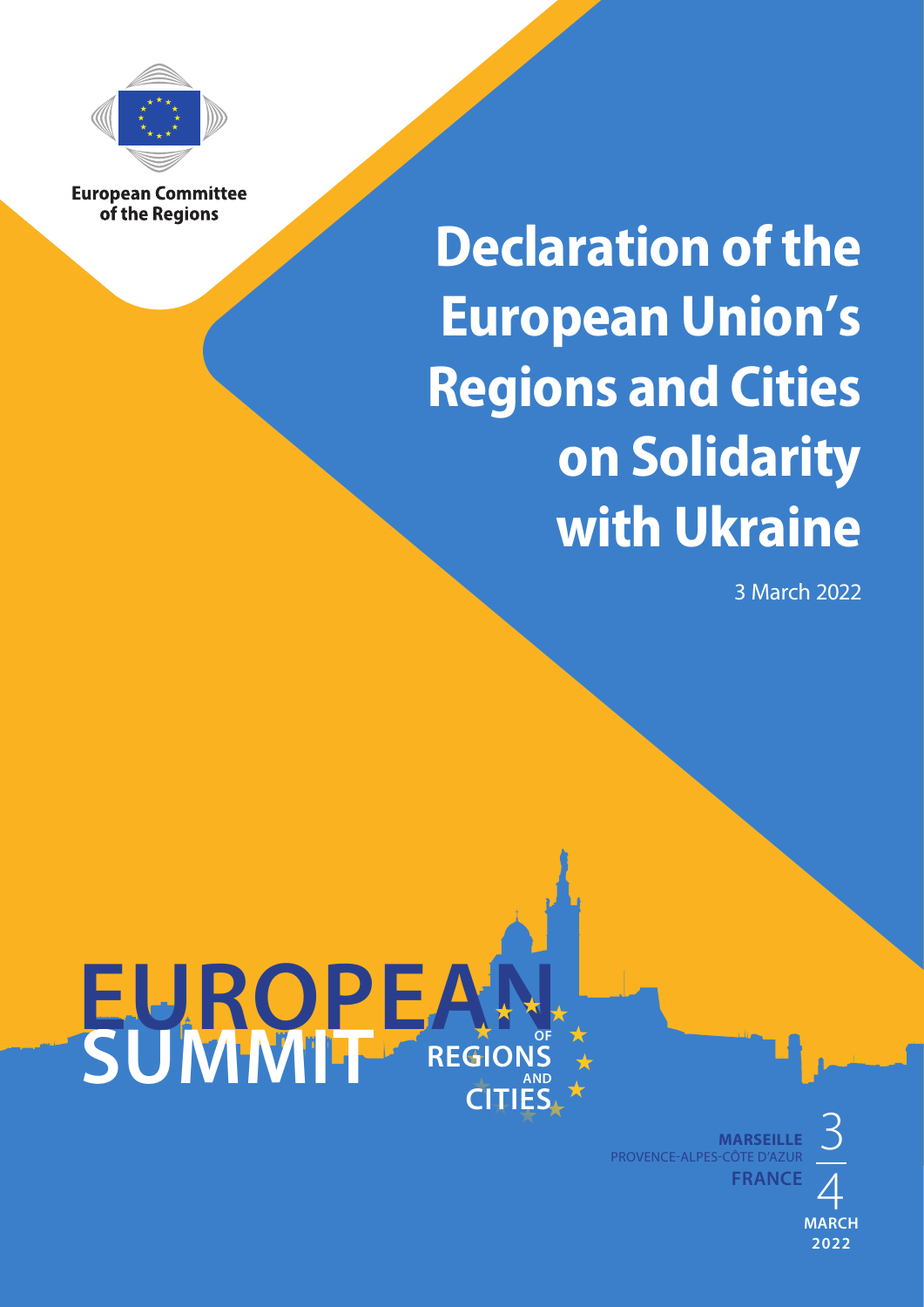

**European Committee** of the Regions

## **Declaration of the European Union's Regions and Cities on Solidarity with Ukraine**

3 March 2022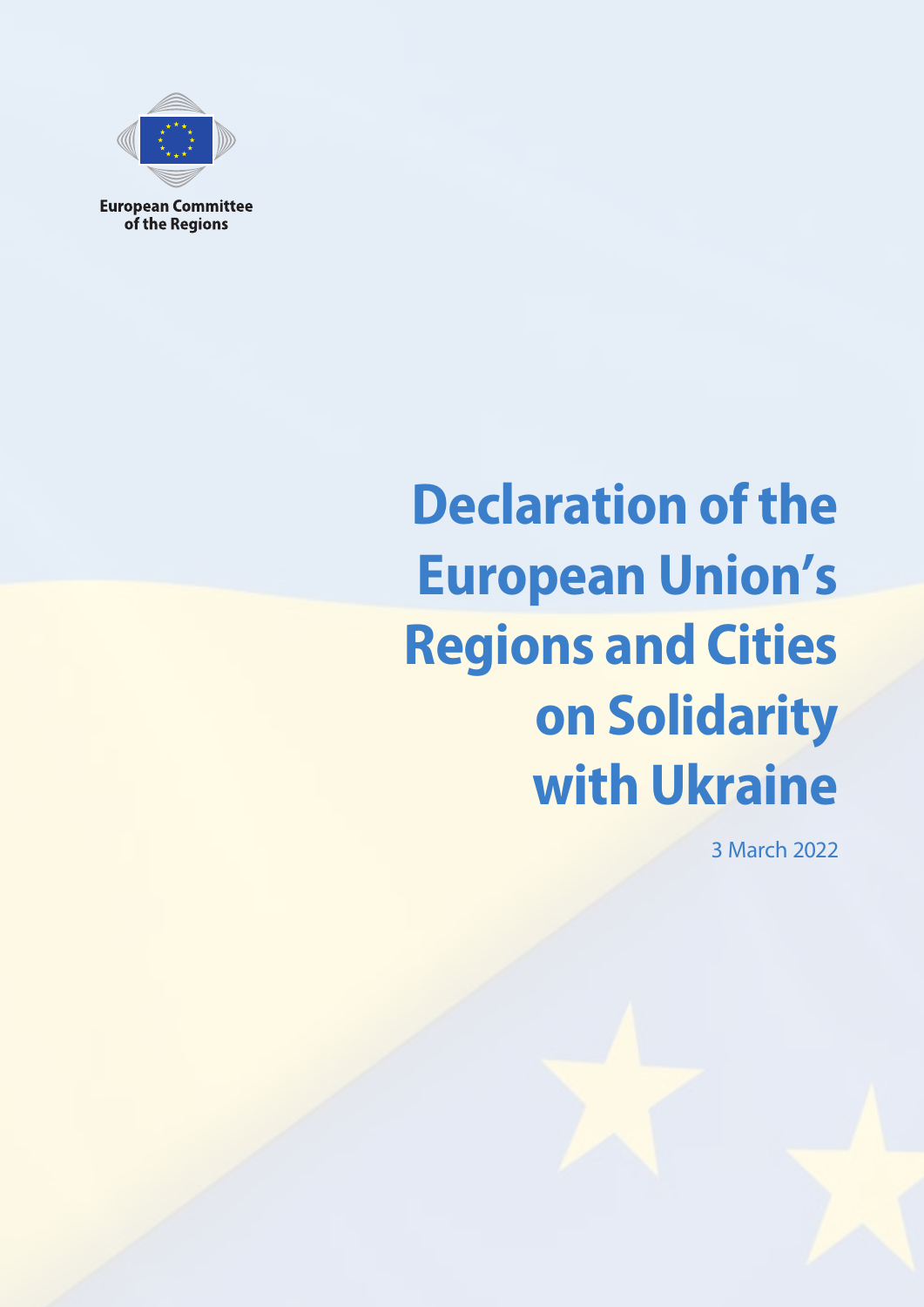*The European Committee of the Regions Summit in Marseille on the 3-4 March 2022 with more than 2000 representatives of regional and local authorities of the European Union representing over one million mayors, local and regional elected political leaders,* 

## *unanimously stand by the people of Ukraine, and agree the following:*

Strongly condemn the unprovoked and unjustified military aggression by Russian President Putin against free Ukraine. This is a criminal act against the people of Ukraine, its sovereignty and its territorial integrity. Moreover, it is in breach of international law, our rules-based world order, and jeopardises the entire system of security and stability in Europe;

Ukrainian cities and regions are our direct partners: we, the mayors and regional leaders from all the 27 Member States of the European Union, reiterate our full solidarity with them; we stand ready to put forward to our respective governments and to the Council of the European Union their call for the hardest possible sanctions to be imposed on the government of the Russian Federation;

Call for immediate assistance to the citizens of Ukraine through the swift trigger of the EU Mechanism of Civil Protection for humanitarian assistance by the European Commission; we stand ready to mobilise cities and regions' capacities for humanitarian aid to be delivered to Ukraine at its mayors' request; we encourage Local and Regional Authorities to help the Ukrainian people forced to flee their homes across European cities and regions;

Call for EU support to be delivered to the EU's bordering regions with Ukraine in order to help the authorities to welcome and assist refugees coming from Ukraine, who should be granted refugee status under EU Asylum Law in accelerated emergency procedures;

The future of all Europeans can only rely on democracy and the rule of law as pillars of peace and prosperity; the European perspective offered to Ukraine, a sovereign country, its people, its cities and regions must be strengthened as a deterrent to any attempt to revert to the totalitarian past: no one should undermine the choice of people for freedom;

We salute the strength and courage of the Ukrainian people and are in full solidarity with them. We call on all local and regional governments in the European Union to support Ukraine in these times of need.

President Putin has to stop his war!

Free Ukraine in Europe!